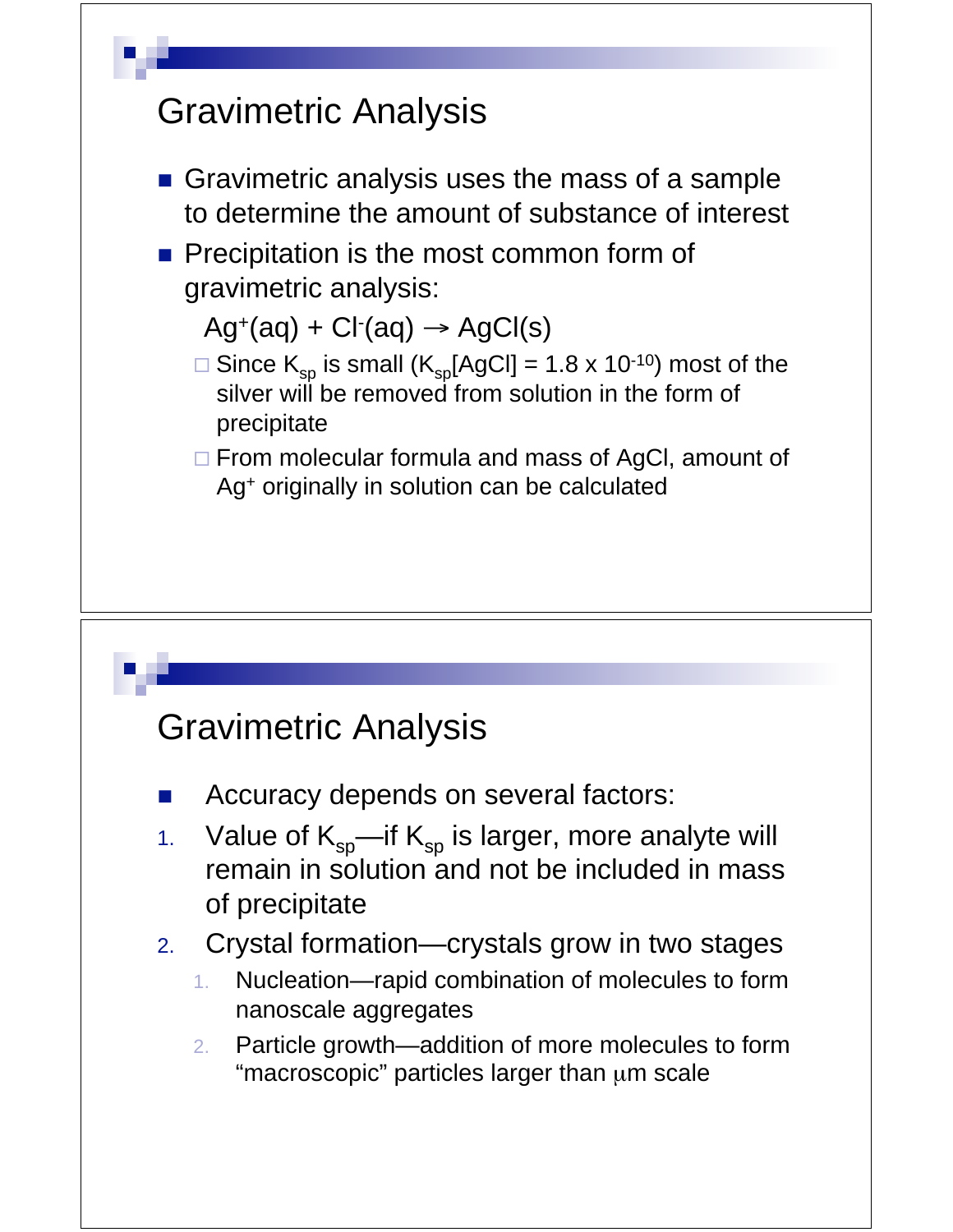

### Gravimetric Analysis

- Potential problems with particle formation
- 3. Co-precipitation—inclusion of impurities in precipitate
	- $\Box$  Random occupation of sites in crystal lattice by undesired species—occurs when impurity has similar size and charge to desired analyte
	- $\Box$ Pockets of impurities trapped with crystal structure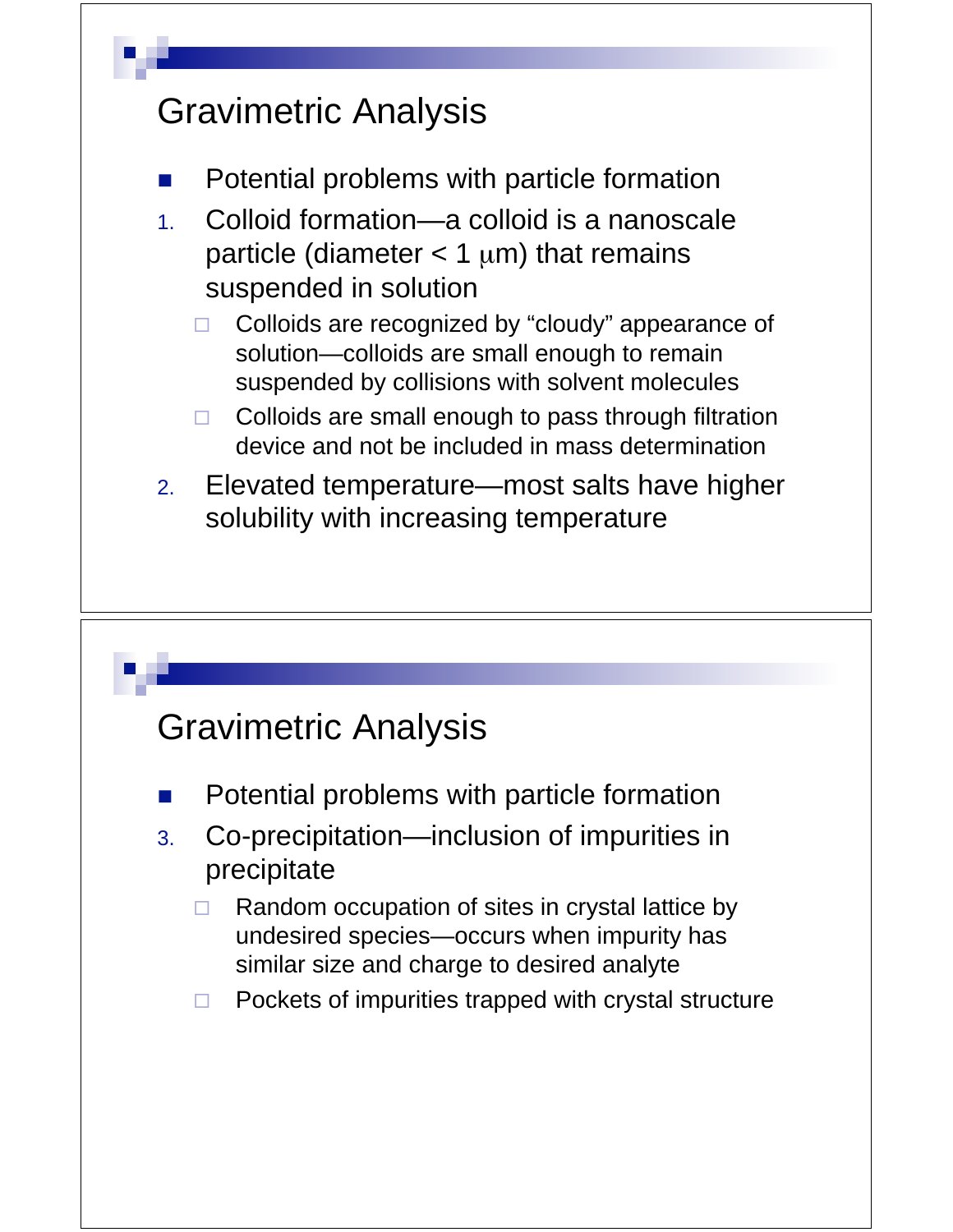

#### Combustion Analysis

- Method to determine amount of C, H, N, and S in sample
- Sample is burned in excess oxygen and the resulting products are collected:

sample +  $O_2(xs)$   $\rightarrow$   $CO_2(g)$  +  $H_2O(g)$  +

$$
N_2(g) + SO_2(g)
$$

 $\Box$  Catalysts are used to ensure completion reaction to the desired products

$$
\Box \quad C \xrightarrow{\cdots \circ 3} CO_2(g)
$$

 $\Box$  $SO_3(g) \xrightarrow{Cu} SO_2(g)$